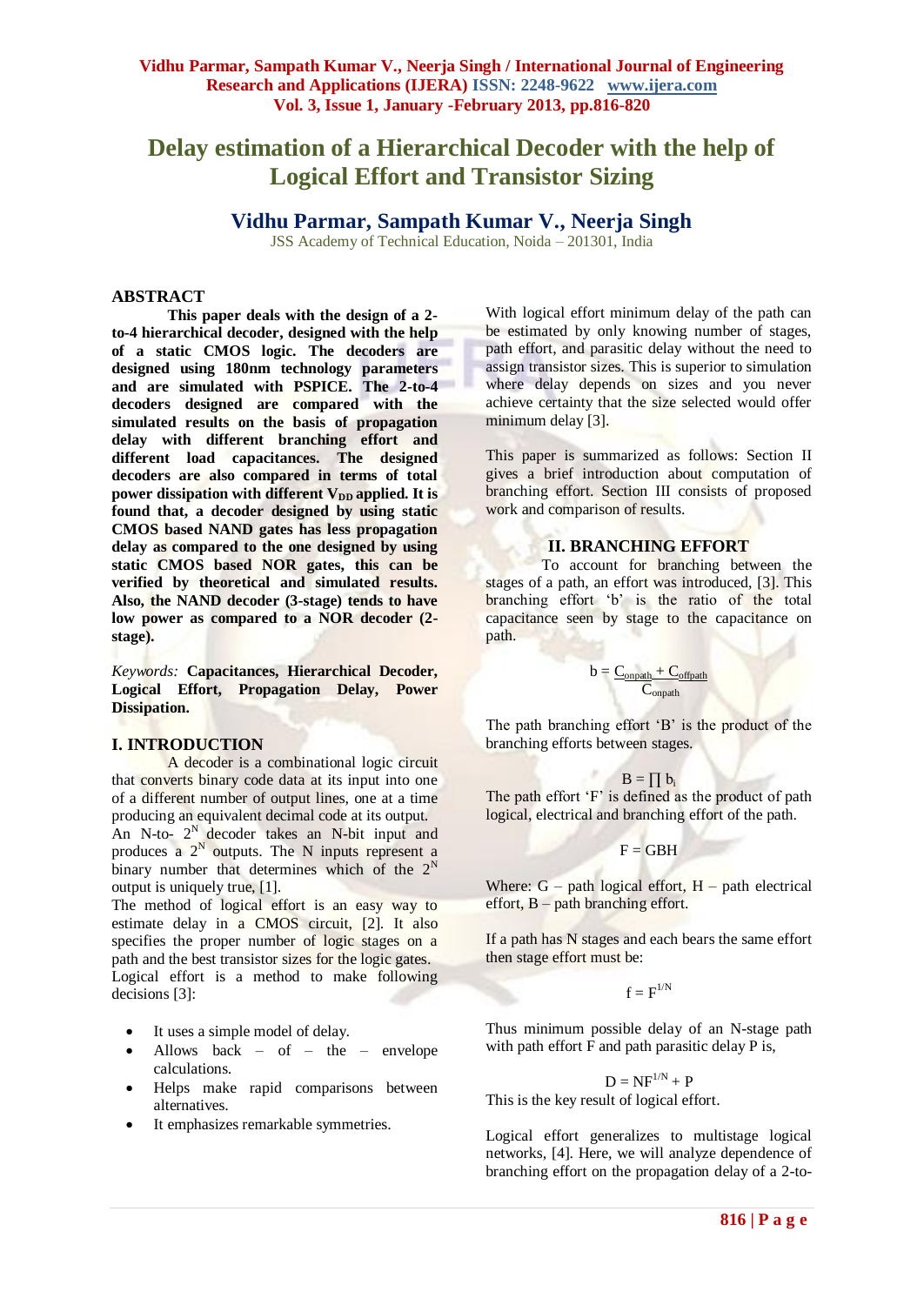4 decoder designed by using NAND and NOR gates respectively and comparison of their results.

*A*. *Effect of branching effort on delay of a 2-to-4 NAND based decoder:*



#### Fig1. 2-to-4 Decoder designed using static CMOS based NAND gates

Considering the selected on path of a 2-to-4 decoder as shown in Fig1, we can easily compute the delay of this path. This analysis is same for the other paths of a decoder.

Here, we have taken  $C_L = 10$ fF, N = 3 (number of stages in a decoder),  $P = 4$ . Let us assume  $C_{in} = 1$  fF, so

 $H = C_L / C_{in} = 10$ 

 $G = 4/3$  (path logical effort of a NAND gate, [2])

 $B = 2$ 

 $F = GBH = 26.67$ 

 $f = F^{1/3} = 2.98$ 

 $D = NF^{1/N} + P = 12.94$ 

This is the estimated delay theoretically. It can be concluded that when branching effort is increased then delay is also increased. This has been summarized and depicted in the following table and graph resp.

| <b>BRANCHING EFFORT</b> | <b>ESTIMATED DELAY</b> |
|-------------------------|------------------------|
|                         | 12.94                  |
|                         | 15.59                  |
|                         | 17.30                  |
|                         | 18.67                  |
| 10                      | 19.83                  |
| רי                      | 20.83                  |





Fig2. Graph showing relation between branching effort and delay as shown in table1.

*B. Effect of branching effort on delay of a 2-to-4 NOR based decoder:*

Consider the selected on-path of 2-to-4 nor based decoder as shown in fig3; we can easily compute the delay of this path. This analysis is same for the other paths of a decoder.



Fig3. 2-to-4 Decoder designed using static CMOS based NOR gates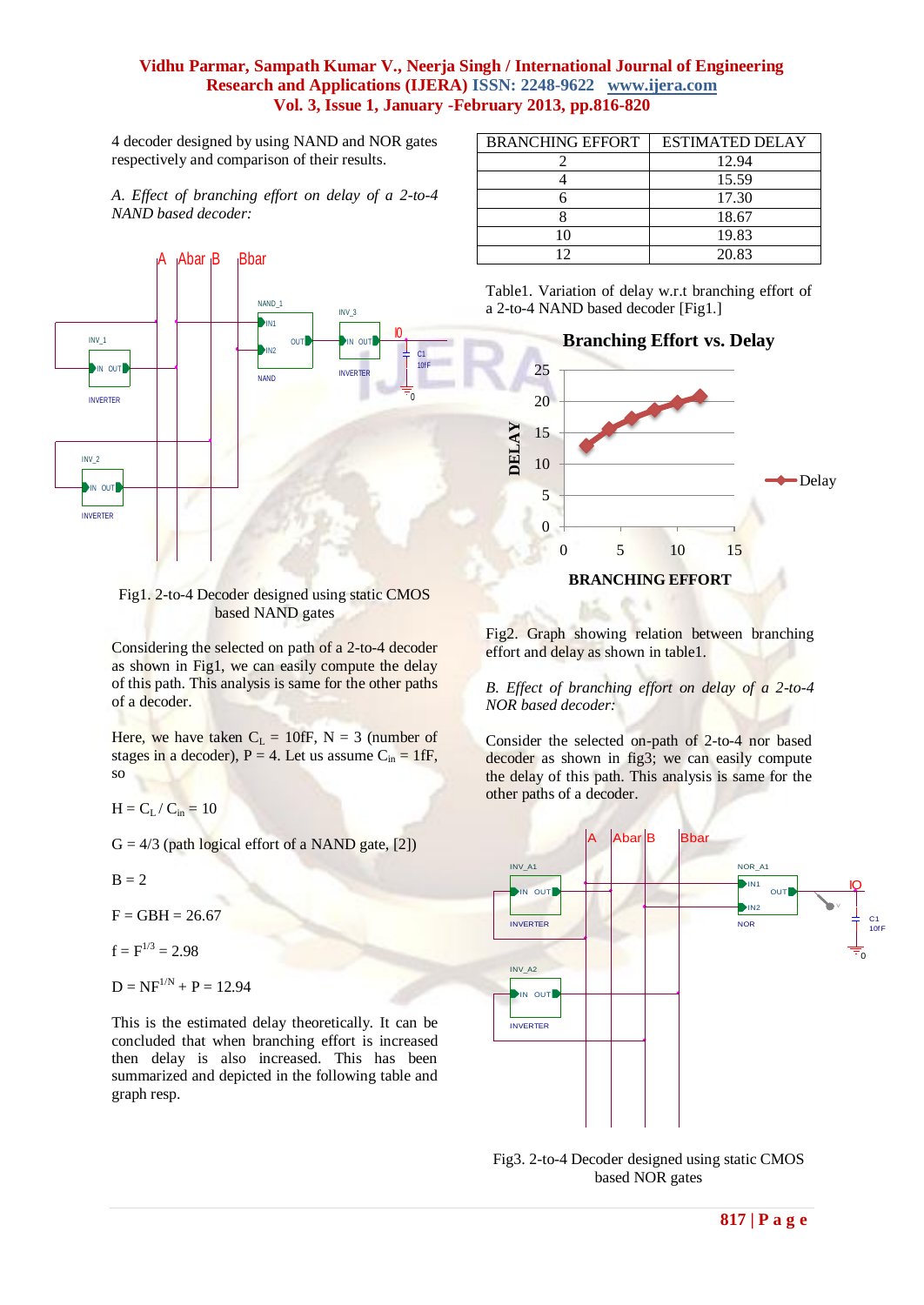Here, we have taken  $C_L = 10$ fF, N = 2 (number of stages in a decoder),  $P = 3$ . Let us assume  $C_{in} = 1$  fF, so

$$
H = C_L / C_{in} = 10
$$

 $G = 5/3$  (path logical effort of a NOR gate, [2])

$$
\mathbf{B}=2
$$

- $F = GBH = 33.33$
- $f = F^{1/2} = 5.77$
- $D = NF^{1/N} + P = 14.54$

This is the theoretically estimated delay of a NOR based 2-to-4 decoder. Now from the table2, we can conclude that when branching effort is increased, the propagation delay also increases. This is depicted in the following graph shown in Fig4.

| <b>BRANCHING EFFORT</b> | <b>ESTIMATED DELAY</b> |
|-------------------------|------------------------|
|                         | 14.54                  |
|                         | 19.32                  |
|                         | 23.00                  |
|                         | 26.09                  |
| 10                      | 28.82                  |
|                         | 31.28                  |

Table2. Variation of delay w.r.t branching effort of a 2-to-4 NOR based decoder [Fig3.]

#### **Branching Effort vs. Delay**



Fig4. Graph shows relation between branching effort and delay as shown in table2.

## **III. PROPOSED WORK**

Here, we have simulated both the 2-to-4 decoders by varying load capacitance,  $C_L$  and by varying voltage supply,  $V_{DD}$ . Delay depends on the number of input applied to the gate and the number of stages in the multistage network. As the number of input is reduced delay is reduced. The increase in

 $V<sub>DD</sub>$  supply will lead to an increase in switching speed but this will also increase the power dissipation, [5]. Considering only one selected path all the calculations are performed. All the other paths of a 2-to-4 decoder will give the same results as of the path taken under consideration. Our proposed work is being explained in two sections A and B.

#### *A. Effect of load capacitance on delay of a 2-to-4 decoder.*

The propagation delay of the 2-to-4 NAND based decoder [Fig1.] has been estimated by varying  $C_L$ . Here, we have used 180nm technology in consideration. The time constant used for calculating the theoretical delay is 15ps [2]. The analysis is done with the input supply voltage of 0.8V and the power dissipation calculated is found to be  $P_D = 2.30E-09$  W. Both the simulated and theoretical delays are depicted below in the following table and graph:

| <b>LOAD</b>           | <b>THEORETI</b> | SIMULAT-        |
|-----------------------|-----------------|-----------------|
| <b>CAPACITANCE CL</b> | <b>CAL</b>      | <b>ED DELAY</b> |
| (fF)                  | $DELAY$ (ns)    | (ns)            |
| 10                    | 0.194           | 0.141           |
| 50                    | 0.289           | 0.308           |
| 100                   | 0.349           | 0.446           |
| 250                   | 0.453           | 1.028           |
| 500                   | 0.555           | 1.902           |

Table3. Variation of delay w.r.t load capacitance of a 2-to-4 NAND based decoder [Fig1.] This table3 proves that as the load capacitance is

increased the propagation delay is also increased.



Fig5. Graph showing relation between delay and load capacitance of a 2-to-4 NAND based decoder  $[Fig1.]$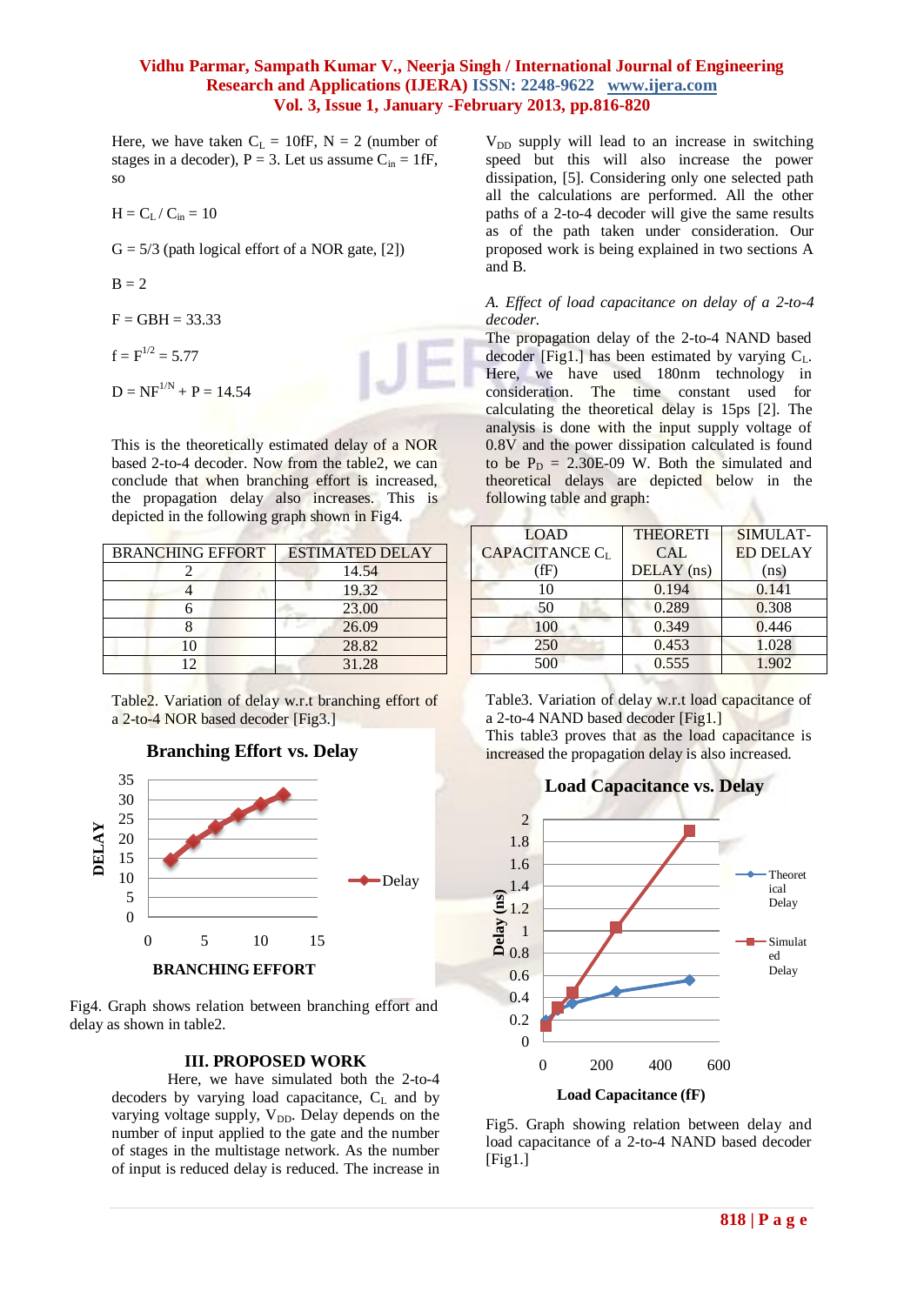Similarly, the propagation delay of the 2-to-4 NOR based decoder [Fig3.] has been estimated by varying  $C_L$ . Also, same technology parameters have been taken under consideration. The power dissipation calculated is found to be  $P_D = 2.05E-09$ W. Both the simulated and theoretical delays are depicted in the following table and graph:

| <b>LOAD</b>                | <b>THEORETI</b> | <b>SIMULATE</b> |
|----------------------------|-----------------|-----------------|
| CAPACITANCE C <sub>L</sub> | <b>CAL</b>      | <b>D DELAY</b>  |
| (fF)                       | DELAY (ns)      | (ns)            |
| 10                         | 0.218           | 0.209           |
| 50                         | 0.432           | 0.385           |
| 100                        | 0.592           | 0.734           |
| 250                        | 0.911           | 1.427           |
| 500                        | 1.269           | 2.202           |

Table4. Variation of delay w.r.t load capacitance of a 2-to-4 NOR based decoder [Fig3.]

## **Load Capacitances vs. Delay**



Fig6. Graph depicting relation between delay and load capacitance of a 2-to-4 NOR based decoder

 $[Fig3.]$ 

*B. Effect of VDD on delay and power dissipation of a 2-to-4 decoder.*

The propagation delay decreases with an increase in  $V_{DD}$  but as a penalty the power dissipation increases. The propagation delay and power dissipation of the 2-to-4 NAND based decoder [Fig1.] has been estimated by varying  $V_{DD}$ . Here, 180nm technology parameters are taken under consideration. The analysis is done by keeping  $C_L$  = 10fF in both the decoders.

| <b>INPUT</b>            | DELAY,              | <b>POWER</b>    |
|-------------------------|---------------------|-----------------|
| SUPPLY, V <sub>DD</sub> | T <sub>P</sub> (ns) | DISSIPATION (W) |
|                         |                     |                 |
| 0.5                     | 0.477               | 1.14E-09        |
| 0.8                     | 0.141               | 2.30E-09        |
| 1.0                     | 0.079               | 3.36E-09        |
| 1.4                     | 0.064               | 6.38E-09        |
| 1.8                     | 0.058               | 1.11E-08        |

Table5. Variation of delay and power dissipation w.r.t  $V_{DD}$  of a 2-to-4 NAND based decoder [Fig1.] Similarly, the propagation delay and power dissipation of the 2-to-4 NOR based decoder [Fig3.] has been estimated by varying  $V_{DD}$ .

| <b>INPUT</b>               | DELAY.    | <b>POWER</b>           |
|----------------------------|-----------|------------------------|
| SUPPLY,                    | $T_P(ns)$ | <b>DISSIPATION (W)</b> |
| $\rm V_{DD}\left(V\right)$ |           |                        |
| 0.5                        | 0.844     | 1.02E-09               |
| 0.8                        | 0.209     | 2.05E-09               |
| 1.0                        | 0.144     | 2.99E-09               |
| 1.4                        | 0.115     | 5.68E-09               |
| 1.8                        | 0.097     | 9.92E-09               |
|                            |           |                        |



 $16 - 10 = 1$ 



Fig7. Graph between delay w.r.t  $V_{DD}$  of both the 2to-4 NAND and NOR based decoders.



Fig8. Graph between power dissipation w.r.t  $V_{DD}$  of both the 2-to-4 NAND and NOR based decoders.